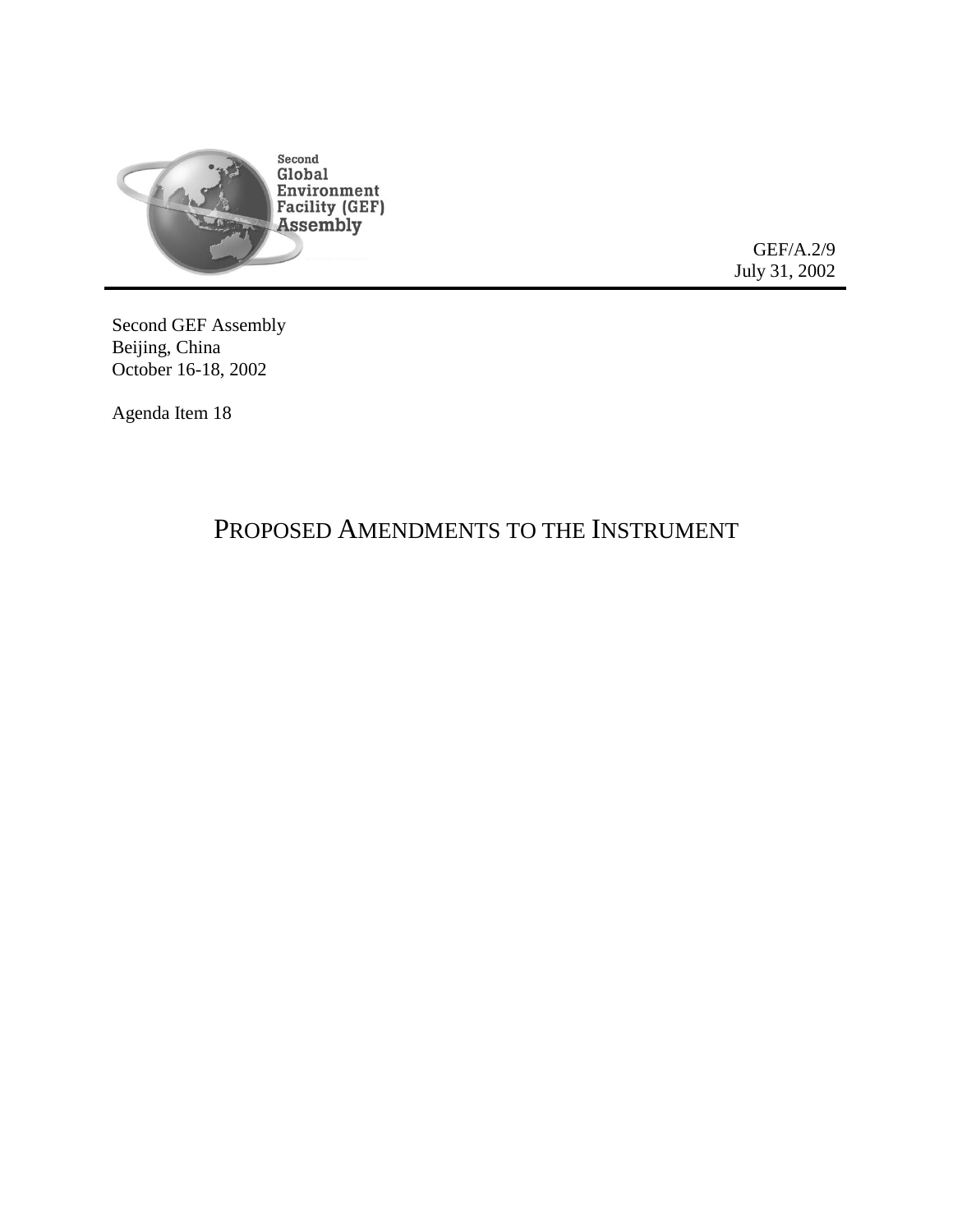## **INTRODUCTION**

 $\overline{a}$ 

1. Pursuant to paragraph 34 of the Instrument, amendments to the Instrument are to be approved by consensus by the Assembly upon the recommendation of the Council, after taking into account the views of the Implementing Agencies and the Trustee, and shall become effective after adoption by the Implementing Agencies and the Trustee in accordance with their respective rules and procedural requirements.

2. At its meeting in December 2001, the Council requested the Secretariat to prepare proposed textual amendments to the Instrument for Council consideration. At its meeting in May 2002, the Council agreed with the proposed amendments set forth in this document and recommended that the Assembly approves them at its second meeting in Beijing, China, October 16-18, 2002.

- 3. The proposed amendments to the Instrument address two matters:
	- (a) designation of land degradation, primarily desertification and deforestation, as a GEF focal area, as a means of enhancing GEF support for the successful implementation of the UN Convention to Combat Desertification; and
	- (b) designation of persistent organic pollutants as a GEF focal area and confirmation of the availability of the GEF to serve as an entity entrusted with the operation of the financial mechanism of the Stockholm Convention on Persistent Organic Pollutants

## *Designation of land degradation, primarily desertification and deforestation, as a GEF focal area*

4. At its meeting in May 2001, the Council considered options presented by the Secretariat to enhance GEF support for the implementation of the UN Convention to Combat Desertification  $(UNCCD)$ ,<sup>1</sup> and it agreed that "...the designation of land degradation (desertification and deforestation) as a GEF focal area should be pursued as a means of enhancing GEF support for the successful implementation of the UN Convention to Combat Desertification (CCD)". This approach to land degradation prevention and control would enhance the GEF's ability to catalyze more predictable financial resources, including co-financing, for sustainable land management activities that have both global environment and sustainable development benefits.

5. The fifth session of the Conference of the Parties (COP) to the UN Convention to Combat Desertification was held in Geneva, October 1-12, 2001, and the Parties approved a decision regarding the GEF which:

<sup>1</sup> *Options to Enhance GEF support for the implementation of the United Nations Convention to Combat Desertification* GEF/C.17/5.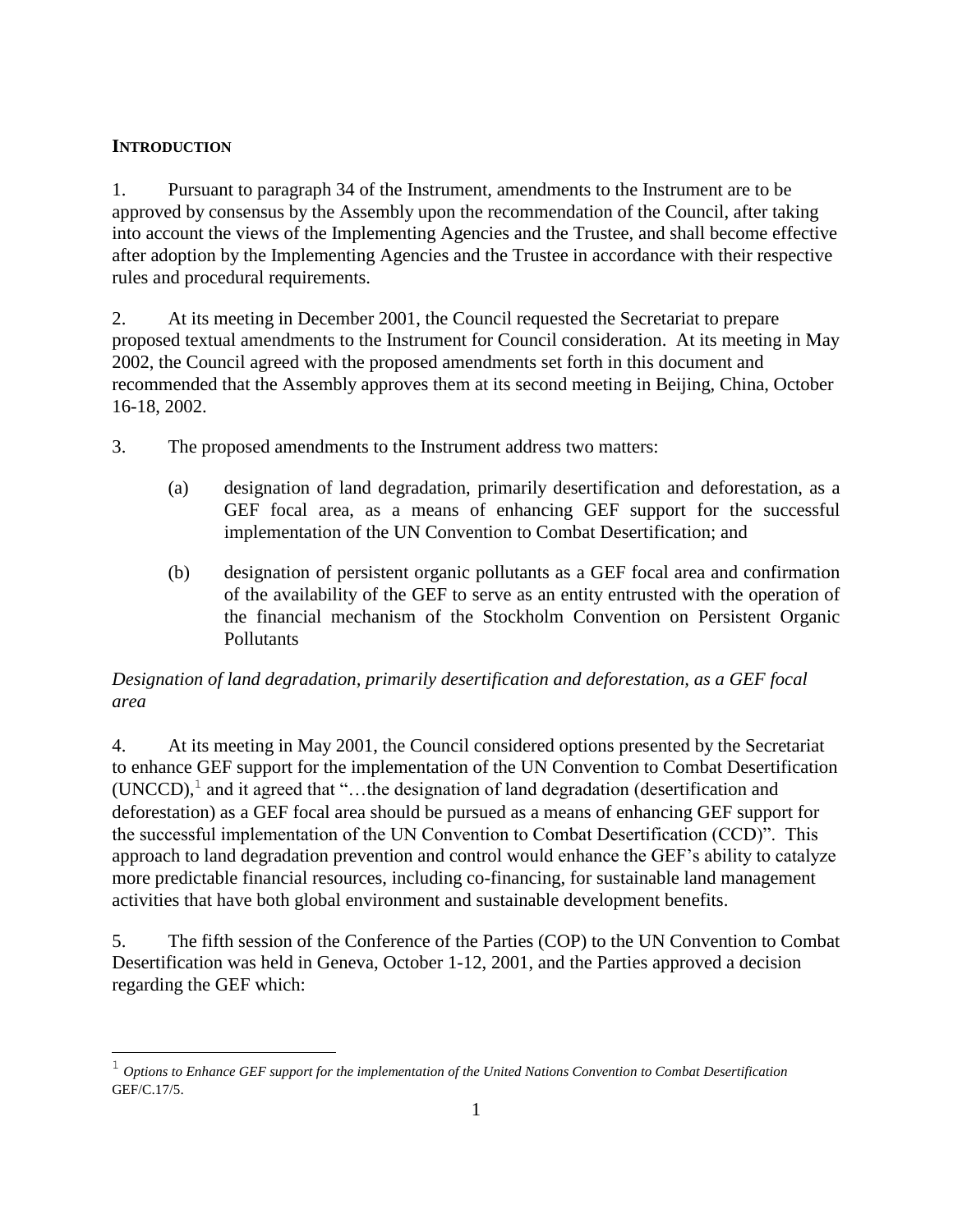- (a) welcomes the decision of the GEF Council at its May 2001 meeting to pursue the designation of land degradation as a GEF focal area;
- (b) encourages the GEF Council to take the necessary steps in pursuit of designating land degradation as a focal area;
- (c) requests the Executive Secretary of the UNCCD and the Managing Director of the Global Mechanism to continue to cooperate with the GEF Secretariat on its work on modalities for designating land degradation as a focal area;
- (d) encourages further meetings of the Third Replenishment of the GEF to consider the need for new and additional financial resources to assist in achieving the objectives of the UNCCD; and
- (e) encourages the GEF at its forthcoming replenishment meetings to consider the needs arising from the possible designation of land degradation as a GEF focal area.

6. At its meeting in December 2001, the Council considered a *Note on the Proposed Designation of Land Degradation as a GEF Focal Area*, GEF/C.18/4, and agreed to consider proposed amendments to the Instrument to designate land degradation, primarily desertification and deforestation, as a GEF focal area, as a means of enhancing GEF support for the successful implementation of the UN Convention to Combat Desertification.

7. To achieve such designation, the Council proposes that the Instrument be amended as follows:

(a) Amend paragraph 2 by adding a new subparagraph (e), which reads:

"Land degradation, primarily desertification and deforestation; and"

(b) Amend paragraph 21(f) to read:

"Coordinate with the Secretariats of other relevant international bodies, in particular the Secretariats of the conventions referred to in paragraph 6, the Secretariats of the Montreal Protocol on Substances that Deplete the Ozone Layer and its Multilateral Fund and the United Nations Convention to Combat Desertification in Countries Experiencing Serious Drought and/or Desertification, Particularly in Africa ."

*Designation of persistent organic pollutants as a GEF focal area*

8. At its meeting in November 2000, the Council reviewed document GEF/C.16/6, *Draft Elements of an Operational Program for Reducing and Eliminating Releases of Persistent Organic Pollutants,* and took note of the elements as a basis for preparing an operational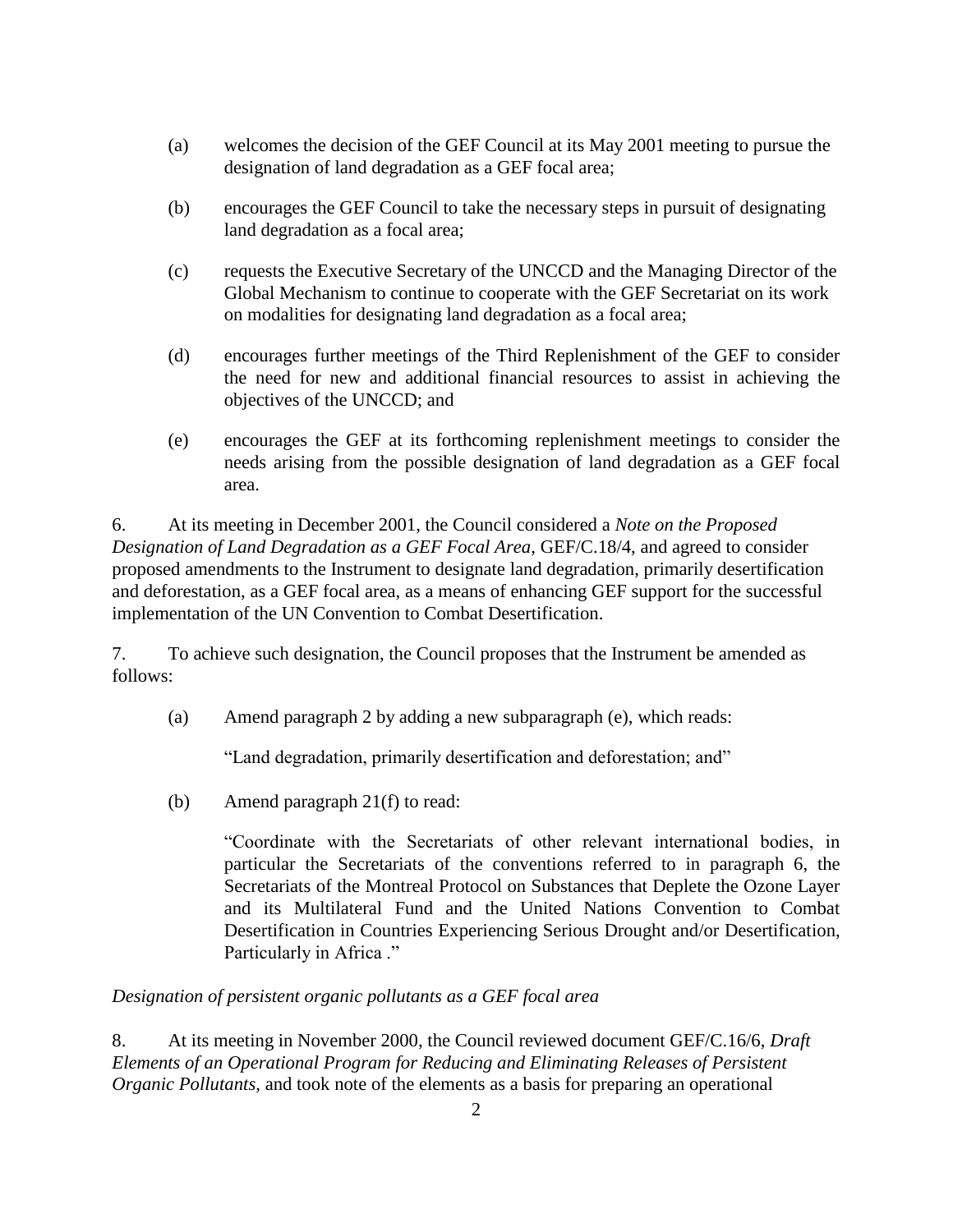program, subject to the conclusions and decisions of the International Negotiating Committee (INC) for an International Legally Binding Instrument for Implementing International Action on Certain Organic Pollutants.

9. At its meeting in May 2001, the Council approved initial guidelines for enabling activities of the Stockholm Convention on Persistent Organic Pollutants as an early response for assisting developing countries and countries with economies in transition to implement measures to fulfill their obligations under the Convention.

10. The Stockholm Convention was opened for signature in May 2001. Article 15 of the Convention states that the GEF shall, on an interim basis, be the principal entity entrusted with the operations of the financial mechanism referred to in Article 13 of the Convention for the period between the entry into force of this Convention and the first meeting of the Conference of the Parties, or until such time as the Conference of the Parties decides which institutional structure will be designated in accordance with Article 13 of the Convention. Article 13(6) states that the mechanism shall function under the authority of the Conference of the Parties to the Convention.

11. Further, pursuant to Resolution of the Stockholm Convention, the GEF is requested to considering establishing a new focal area to support the implementation of the Convention.<sup>2</sup>

12. In order to designate persistent organic pollutants as a focal area of the GEF and to enable the GEF to serve as the entity entrusted with the operation of the financial mechanism, the following amendments to the Instrument are proposed:

- (a) Amend paragraph 2 by adding a new sub-paragraph which reads:
	- "(f) Persistent organic pollutants."
- (b) Revise paragraph 3 to read:

"The agreed incremental costs of activities to achieve global environmental benefits concerning chemicals management as they relate to the above focal areas shall be eligible for funding. The agreed incremental costs of other relevant activities under Agenda 21 that may be agreed by the Council shall also be eligible for funding insofar as they achieve global environmental benefits by protecting the global environment in the focal areas."

(c) Insert a new sentence before the penultimate sentence of paragraph 6, which would read:

 $\overline{a}$ <sup>2</sup> UNEP/POPs/Conf/4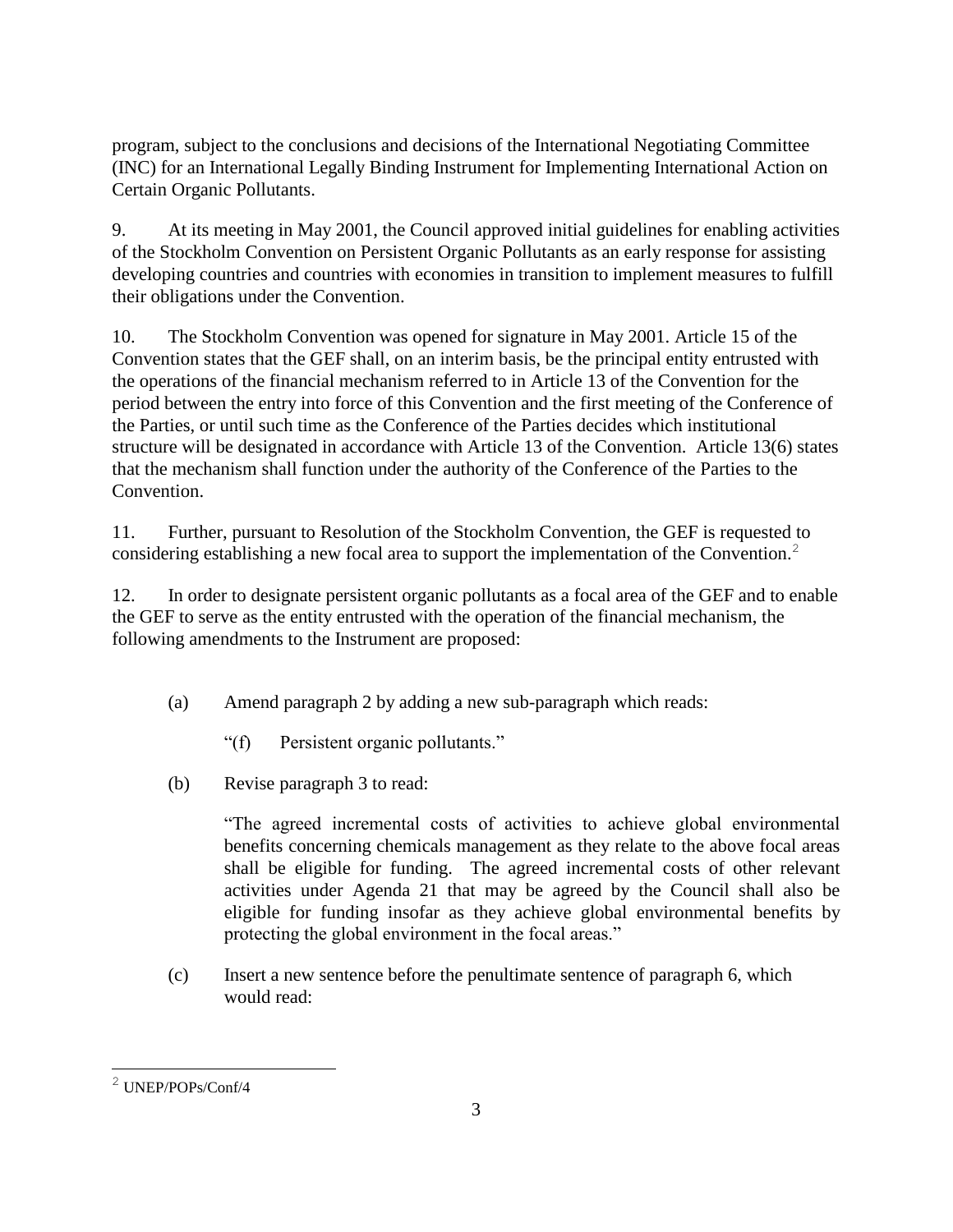"The GEF shall also be available to serve as an entity entrusted with the operation of the financial mechanism of the Stockholm Convention on Persistent Organic Pollutants."

(d) Amend the penultimate sentence of paragraph 6 to read:

"In such respects, the GEF shall function under the guidance of, and be accountable to, the Conferences of the Parties which shall decide on policies, program priorities and eligibility criteria for the purposes of the conventions."

13. A complete listing of the proposed amendments agreed by the Council at its meeting in May 2002 is included in the annex to this paper.